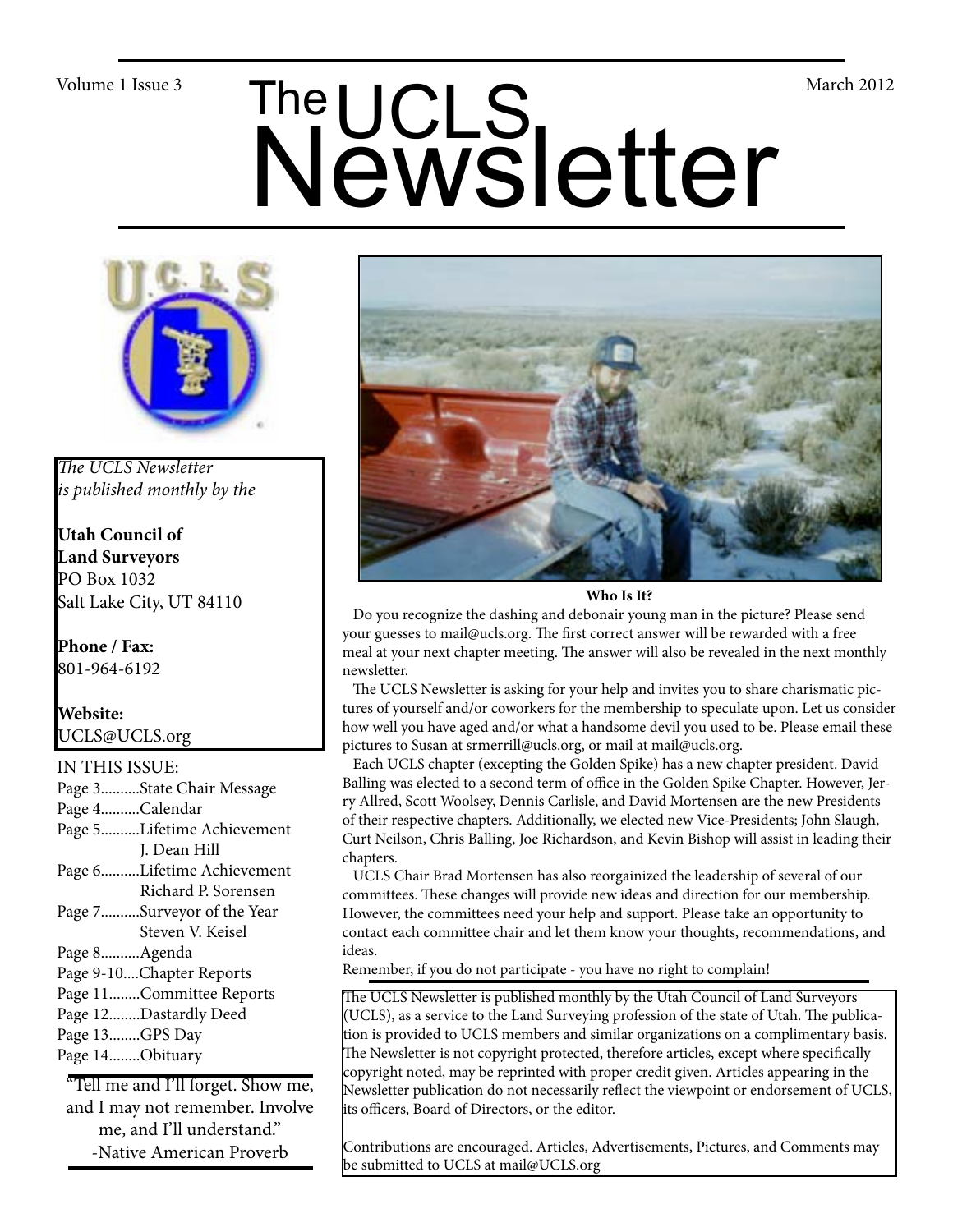### **UCLS Executive Board 2012**

### **State Chair**

Brad Mortensen 3268 S. 930 W. Syracuse, UT 84075 (801) 363-5605 btmort@earthlink.net

### **State Chair Elect**

Ernest D. Rowley 3648 W. 6050 S. Roy, UT 84067 (801) 399-8353 erowley@co.weber.ut.us

### **Past State Chair**

Michael W. Nadeau 5226 W. Ashland Rose Dr. Herriman, UT 84065 (801) 569-1315 mnadeau@merid-eng.com

### **NSPS Governor**

Steven Keisel 604 S. Blossom Circle Fruit Heights, UT 84037 (801) 512-4338 svkeisel@gmail.com

### **West Fed Representative**

Ronald Whitehead 1801 N. Wittwer Lane Santa Clara, UT 84765 (435) 634-5780 ronw@washco.state.ut.us

### **Book Cliffs Chapter President**

Jerry Allred PO Box 605 Duchesne, UT 84021 (435) 738-5352 jdallred@ubtanet.com

### **Book Cliffs Chapter Representative**

David Kay 85 S. 200 E. Vernal, UT 84078 (435) 789-1017 dkay@uintahgroup.com

### **Color Country President**

Scott P. Woolsey 43 S. 100 E. Suite 100 St. George, UT 84770 (435) 628-6500 scottwoolsey@alphaengineering.com **Color Country Chapter Representative** Kenneth Hamblin 59 N. 2120 E. Circle St. George, UT 84790 (435) 673-3075 khamblin@infowest.com

**Utah Council of Land Surveyors Executive Board and Committees**

### **Golden Spike President**

David K. Balling 198 E. Shadowbrook Lane Kaysville, UT 84037 (801) 295-7237 dkballing@msn.com

**Golden Spike Chapter Representative** Dallas Buttars 4646 S. 3500 W. Suite 300 West Haven, UT 84401

(801) 731-4075 isurveying@aol.com

### **Salt Lake Chapter President**

David Mortensen 231 W. 800 S. Ste A Salt Lake City, UT 84101 (801) 363-5605 davidmortensen@clcassoc.com

### **Salt Lake Chapter Representative** Jeff Searle 1975 W. 6440 S. West Jordan, UT 84084 (801) 569-1315 jsearle@merid-eng.com

### **Timpanogos President**

Dennis P. Carlisle 867 S. Anna Ekins Lane Genola, UT 84655 (801) 362-8669 dpcarlisle1957@gmail.com

**Timpanogos Chapter Representative** Dan Knowlden Jr. 563 N. 1420 E. Spanish Fork, UT 84660 (801) 955-5606 surveydanpls@gmail.com

### **Administrative Secretary**

Susan Merrill PO Box 1032 Salt Lake City, UT 84110 (801) 964-6192 srmerrill@ucls.org

**Chapter Vice Presidents: Book Cliffs** John R. Slaugh jrs@timberlinels.com **Color Country** J. Curt Neilson ncurt@cedarcity.org **Golden Spike** Chris B. Balling chris.balling@guestar.com **Salt Lake** Joe D. Richardson rsinc2002@hotmail.com **Timpanogos** Kevin Bishop kevin.oakhills@gmail.com

### **Chapter Secretary/Treasurer**

**Book Cliffs** Arneldon T. Davis ndavis@sbtnet.com **Color Country** Roger M. Bundy nrbsurveying@infowest.com **Golden Spike** Doug L. Graham landsurvdg@aol.com **Salt Lake** Steven J. Dale steve.dale@wvc-ut.gov **Timpanogos** Dan E. Knowlden Sr. dknowlden@civilscience.com

### **Committees & Committee Chairs**

**Legislation** Dale Robinson drobinson@sunrise-eng.com **Education** Dan Perry perrydl@uvu.edu **Publication** Steve Keisel Keith Russell svkeisel@gmail.com keith@ensignutah.com **Standards & Ethics** Matt Clark mclark@co.tooele.ut.us **Membership** David Bronson dabronson@sanjuancounty.org **Public Relations** James Couts james.couts@ecislc.com **Testing** Darryl Fenn dfenn@merid-eng.com **Workshop & Convention** James Olschewski Scott Bishop jolschewski@utah.gov sbishop@horrocks.com **Historical** K. Greg Hansen gregh@haies.net **Construction Survey** Jerron Atkin jerrocop@gmail.com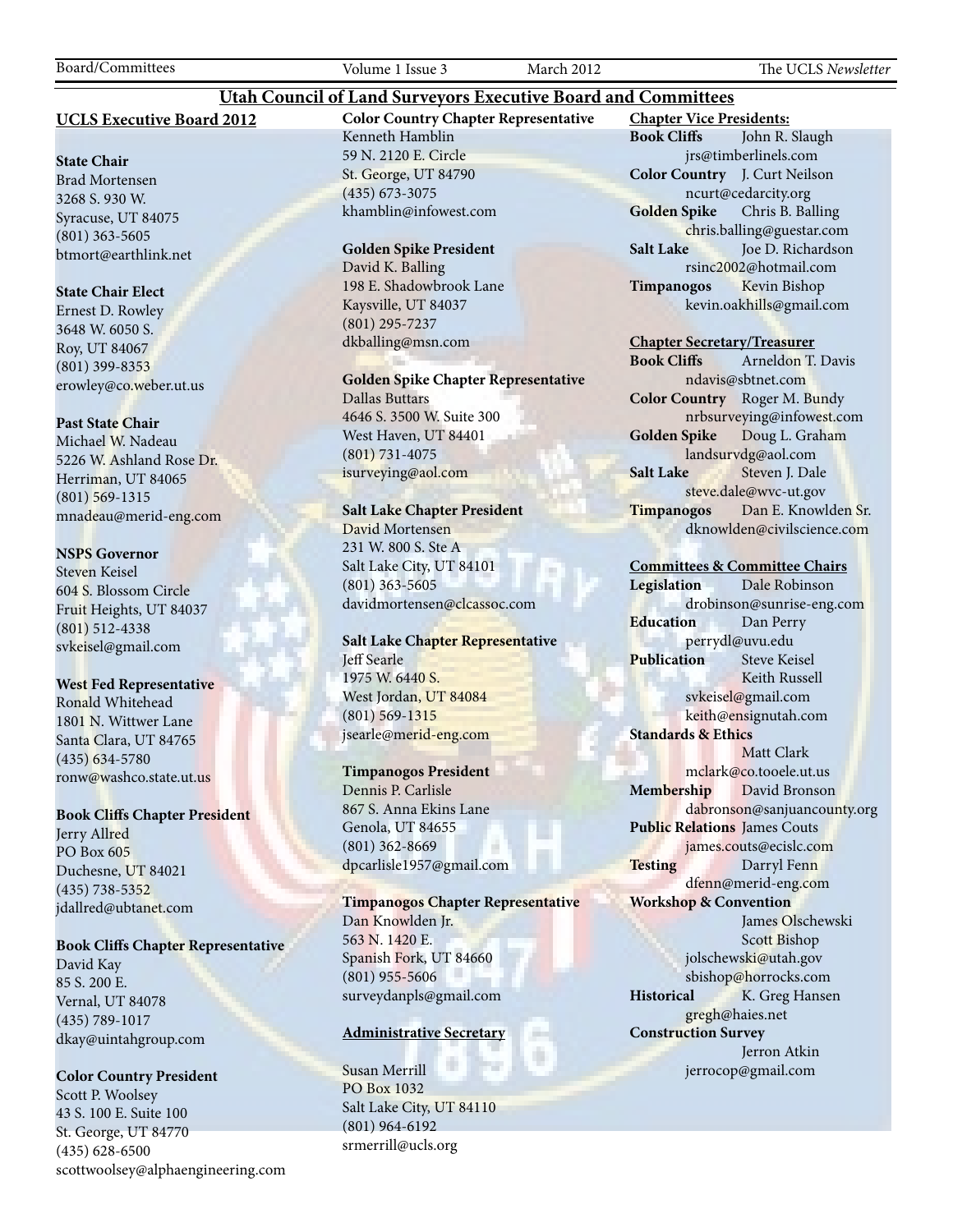### **State Chair Message**

 I hope everybody enjoyed the conference last month. I certainly did; we should all give a big pat on the back to the workshop and convention committee for a job well done.

 As I mentioned at the conference one of the pleasures I have experienced in the last few years is the opportunity to work with and get to know the many colleges who volunteer in this professional association. I can tell that all those whom I have had the privilege to work with truly love and want to improve this wonderful profession. We might not all agree on what needs to be done to improve it, but we all have a desire to make things better and fulfill one of our most important tenants "to protect the public".

 The following list is just a portion of the many volunteers that work at the committee level. They do a great work in our association; without there many hours of service nothing would happen to move the profession forward. I invite all of you to get involved in one of the standing committees.

### **2012 standing committee assignments for the UCLS:**

- a) Membership David Bronson chair, Dan Knowlden, Jr. liaison
- b) Public Relations James Couts chair, Brad Mortensen liaison
- c) Legislative Dale Robinson chair, Dennis Carlisle liaison
- d) Education Dan Perry chair, David Balling liaison
- e) Publication Keith Russell and Steve Keisel co-chairs, Jeff Searle liaison
- f) Workshop & Convention Scott Bishop and James Olschewski co-chairs, David Kay liaison
- g) Standards & Ethics Matt Clark chair, Mike Nadeau liaison
- h) Testing Darryl Fenn chair. They will be going through the test this year. Von will work with Darryl. Ken Hamblin liaison
- i) Historical Greg Hanson chair, Jerry Allred liaison
- j) Construction Surveying Jerron Atkin chair, David Mortensen liaison

 James Michener once said: "The master in the art of living makes little distinction between his work and his play, his labor and his leisure, his mind and his body, his information and his recreation, his love and his religion. He hardly knows which is which. He simply pursues his vision of excellence at whatever he does, leaving others to decide whether he is working or playing. To him he is always doing both."

 He reminds me of our profession; where else can you find something to do that challenges you mentally and physically, as well as letting you spend the day in some of the most beautiful places on earth.

 I look forward to this year; I feel that if we all continue to pull together we can improve ourselves and our profession as Michael Nadeau mentioned in the last Foresight magazine - we have been doing so for the past 50+ years.

 Brad T. Mortensen, PE, PLS btmort@earthling.net

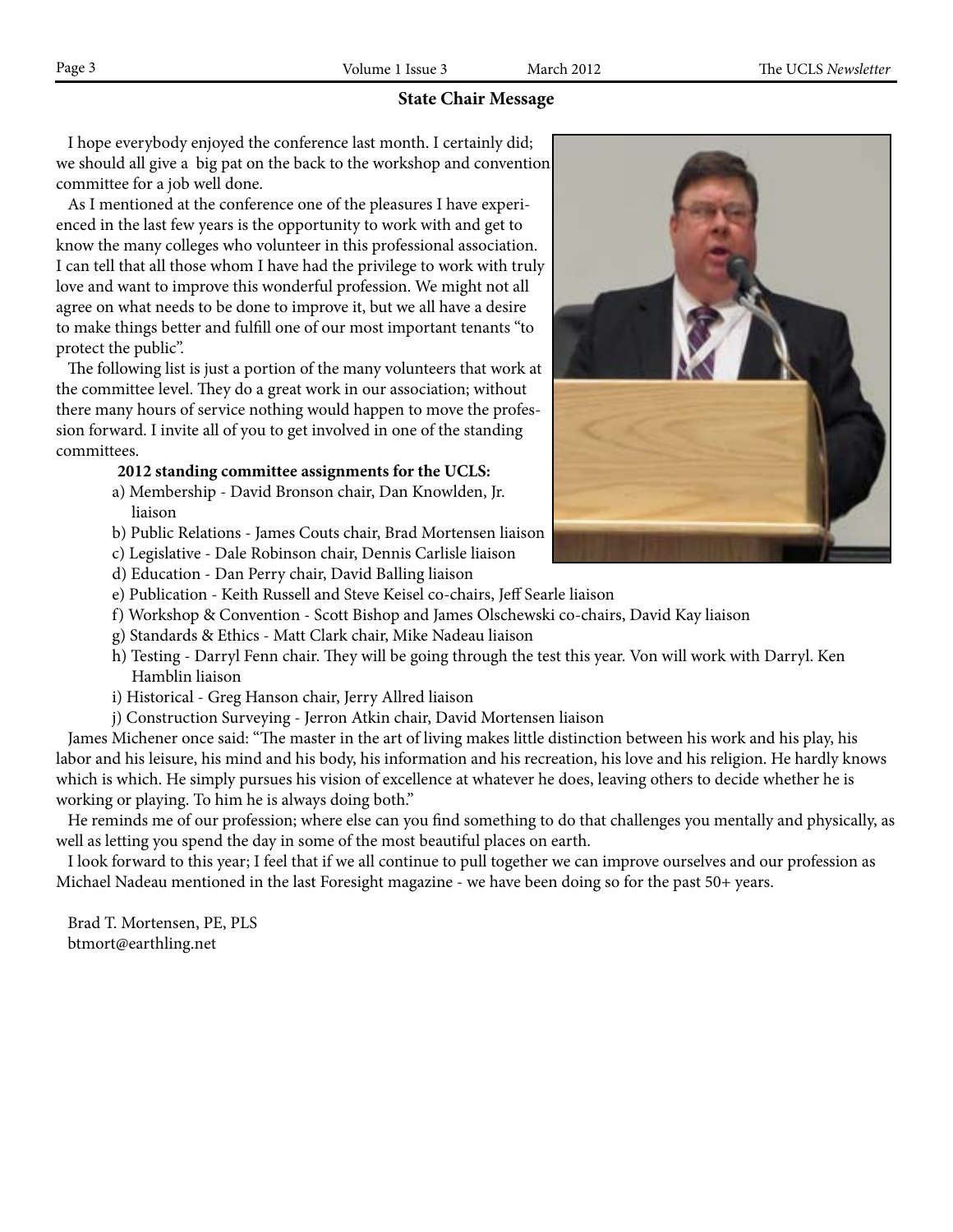

March 2012



| Sunday                               | Monday | Tuesday                      | Wednesday Thursday                |                                                                                                                                                                                                                                                                                | Friday     | Saturday                   |
|--------------------------------------|--------|------------------------------|-----------------------------------|--------------------------------------------------------------------------------------------------------------------------------------------------------------------------------------------------------------------------------------------------------------------------------|------------|----------------------------|
|                                      |        |                              |                                   | $\mathbf{1}$                                                                                                                                                                                                                                                                   | $\sqrt{2}$ | $\mathfrak{Z}$             |
| 4                                    | 5      | 6                            | $\overline{7}$                    | $\, 8$                                                                                                                                                                                                                                                                         | 9          | $10\,$                     |
| $ 11\rangle$<br>Day light<br>Savings | 12     | 13                           | $14\,$                            | $15^{\text{Golden Spike Chap.}}_{\text{12:00 Noon}}$<br>Sizzler<br>$1208$ Washington, Ogden<br>Lunch cost \$10.00<br>SLC Chap.<br>12:00 Noon<br><b>Chinese Gourmet</b><br>(4425 S. State St.)<br>Murray<br><b>RSVP</b> to<br>David Mortensen at<br>davidmortensen@clcassoc.com | 16         | $17\,$<br>St. Patricks Day |
| 18                                   | 19     | 20<br>First Day of<br>Spring | $21\,$<br>National Surveying Week | 22                                                                                                                                                                                                                                                                             | 23         | $24\,$<br><b>GPS</b> Day   |
| 25                                   | $26\,$ | $27\,$                       | 28                                | 29                                                                                                                                                                                                                                                                             | 30         | 31                         |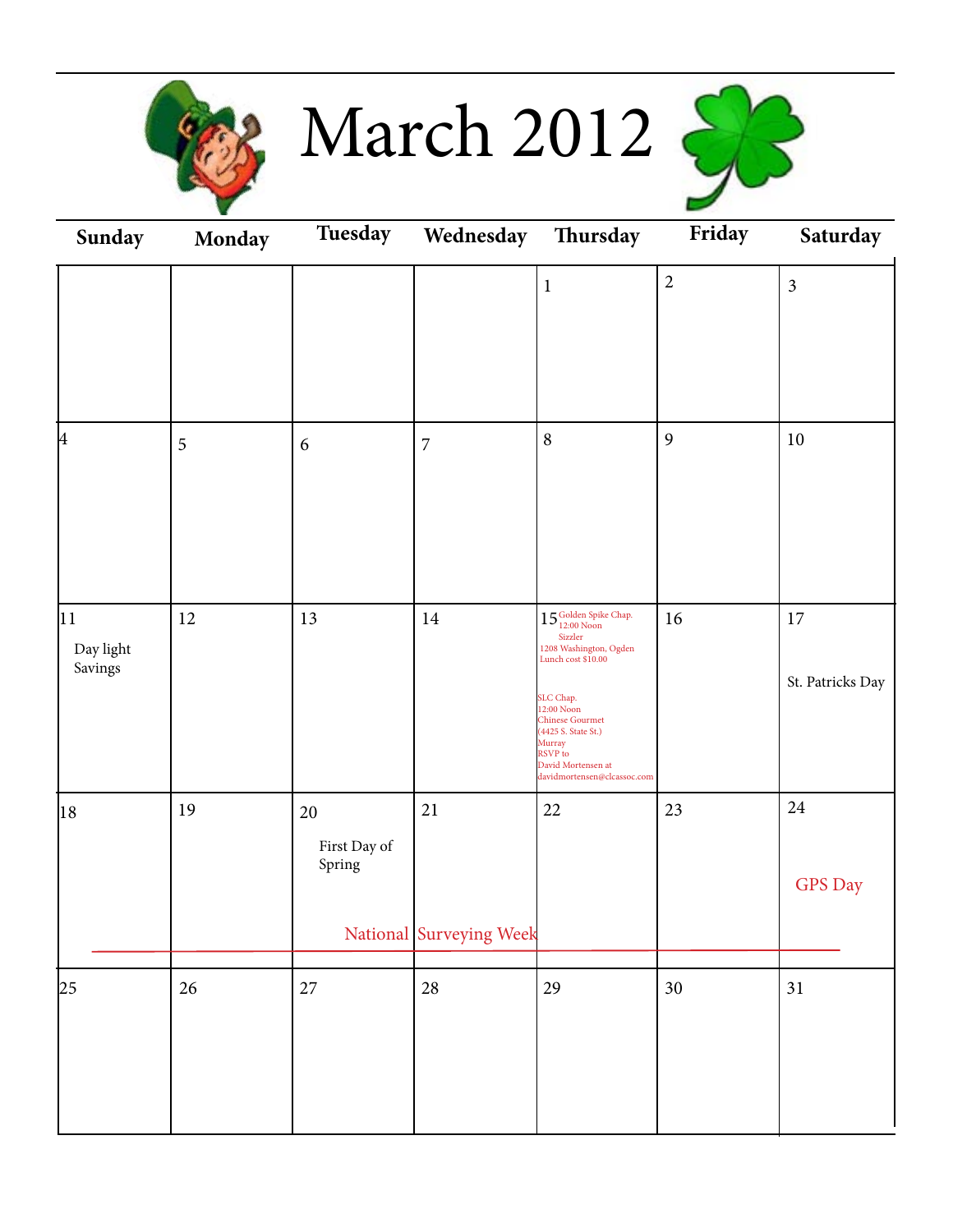# **J. Dean Hill, PE PLS 2012, UCLS Lifetime Achievement Recipient**

 December 7, 1941, found J. Dean Hill as a freshman at Rick's College. He knew then his education would be delayed. He joined the Army Air Corp and a couple years later he was a pilot of a B-17 aircraft dropping bombs on the Thir Reich, flying 25 missions. He remained in the Air Fore Reserves and retired a Major after 28 years of service.

 Dean graduated with a Masters in Civil Engineering from the University of Utah in 1949, in this era Surveying was very much a part of the curriculum. Following graduation he went to work for the US Geological Survey. After several years he left the USGS and joined Nielson, Reeve and Maxwell. In 1958 he took the EIT, PE and LS exams on three consecutive days. He complained about the quality of the surveyors exams and was then asked to help prepare a new one which was then used for many years.

- Dean was a founding member of the UCLS
- Past president of Utah ASCE
- Purchased the first electronic distance meter in the State of Utah
- Lent his son \$75,000 to purchase first GPS units
- Served in the Utah Legislature for 10 years; 8 years as a legislator and 2 years chief clerk
- Help pass the first State Plane Coordinate statute
- Twice served on Bountiful City Council
- Sang with the Mormon Tabernacle Choir for 21 years
- Licensed in Utah, Idaho, Arizona, Montana, California and Florida



 He is married to Virginia Burtenshaw Hill for 67 years; has five children, 29 grandchildren and currently 50 great grandchildren with many possibilities yet to come.





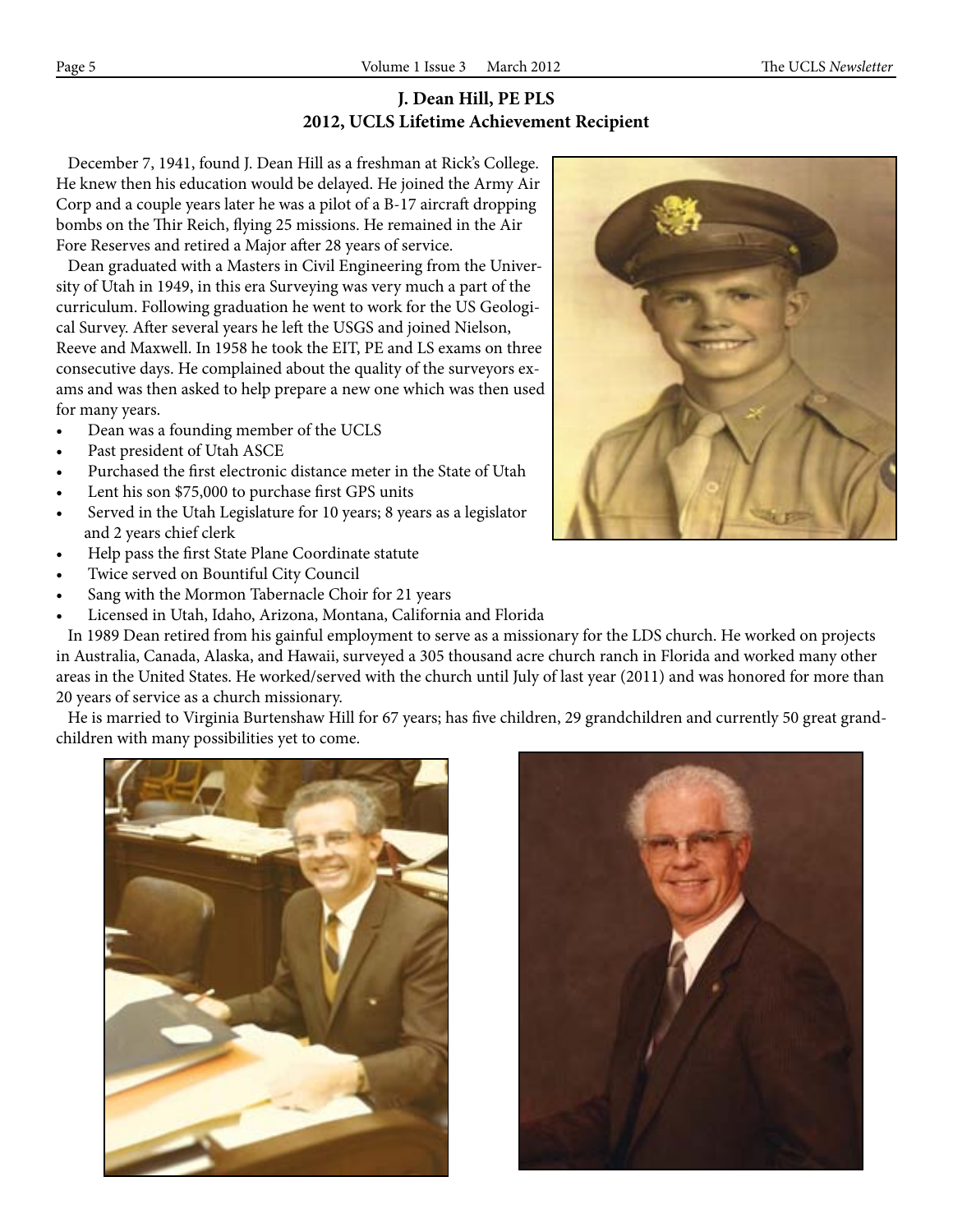# **Utah Council of Land Surveyors 2011 Lifetime Achievement Award Richard P. Sorensen**

Born on June 14, 1928 in Salt Lake City, Utah Graduated from West High School in 1946. Served in the United State Army (Japan Occupation Forces), 1946-1947. Married Patricia Whitehead, September 24, 1951. Father of four sons and one daughter. Graduated from the University of Utah with B.S. in Civil Engineering, December 1951. Utah State Road Commission, 1952-1957. License as a Professional Land Surveyor (License #1798) June 6, 1955. Professional Engineer on August 15, 1957. Sharp Engineering which became Titan Steel,1957-1960. Charter member of U.C.L.S. in 1960. Has been an active member ever since (51 plus years).

Has served U.C.L.S. in various capacities including President (State Chair) for 1963-1964.

Jackson and Sorensen Engineers,1960-1963.

Richard P. Sorensen Engineer and Land Surveyor, 1963 - Present.

Congratulations Richard, and thank you for your many, many years of hard work. Thank you for your fine example of class, dignity, and kindness.



### **Mayan Calendar**

 The Mayan Calendar calculates the end of the present world age to end on December 21, 2012 - or does it? The cycles of the Mayan Calendar are similar in concept to trying to fit the travel of the earth around the sun to the phases of the moon, the week, and the different length months that we have currently in the West. You have two different periods of the sun and moon, one of 365 days, 5 hours, 48 minutes, and 46 seconds (365.2422 days) for the sun and 27 days, 7 hours, 43 minutes, and 6 seconds (27.3216 days) for the moon [sidereal month]. This means that two cycles coincide only once every 9979 days or 27 years, 124 days.

 The Mayan Calendar had, of course, the 365 days solar year but not allowing for the quarter day extra meant their new year receded approximately 24.2 days every century. But their ritual calendar was 260 days composed of 20 day names per their month and 13 numbers running consecutively as a separate cycle. Each day had to be designated by a name and a number that only repeated every 260 days with its ritualistic function by the Mayan priests.

 For keeping track of the seasons there were 18 months of 20 days each with an extra 5 intercalary days called the "evil days" which were considered extremely misfortunate.

 December 21, 2012 is only the ending and beginning of one of the major Mayan calenderical cycles, not the physical end of the world. But according to the Mayan concept, the change point in the calendar was also a bad time both in human affairs and in natural disasters for some additional period of time because it had happened that way several times before - so be prepared.

### **Why**

Why are you said to be "pulling someone's leg" when you are making fun of them?

 The expression dates from the late 19th century stemming from "puling one's leg" in order to trip them making them fall and then robbing the person. Usually the muggers worked tandem with one being the tripper. He would use a wire or rope or walking stick to trip unsuspecting walkers. Once the victim went down another would ship him or her of valuables. In Scotland by the early 1900's it carried a similar meaning except it was missing the lighthearted touch it has today. Back then it mean to make a fool of the person by outright cheating. A more grisly and somewhat believable theory of the expression's origin comes from executions by hangings. As the story goes, sometimes family members would pull the soon to be deceased legs to shorten up the suffering.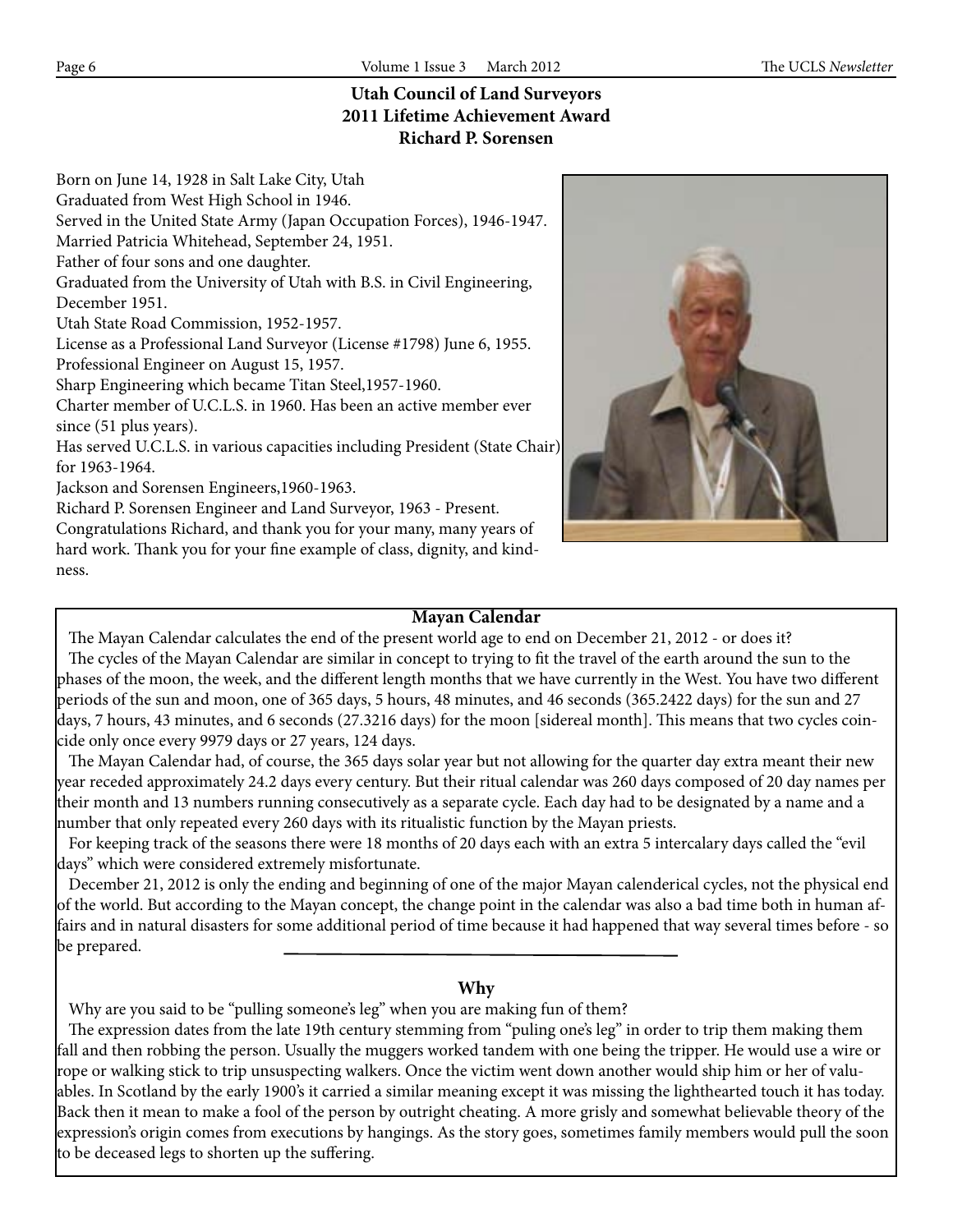# **Surveyor of the Year Steven V. Keisel**

 Steven V. Keisel was born in Gunnison UT. His father worked in the construction industry building roads throughout Utah. He is the 3rd of 8 siblings, however three sisters and his father have since passed away.

 Steve attended first and second grade in Orangeville, Utah, third through ninth grades in Hurricane, Utah, and tenth through twelfth grade at Emery County High School in Castle Dale, Utah, where he excelled in varsity sports and other school activities.

 While in high school he found a love of drafting, which ultimately led to a career in surveying. After high school he was employed by Johansen and Tuttle Engineering in Emery County as a draftsman. He attended USU where he met and married his wife Carol. After school they made their first home in Emery County where Steve returned to work for Johansen and Tuttle Engineering.

 In 1989, Steve accepted an offer of employment with the Salt Lake International Airport Authority. Additionally, Steve has been employed by John Carollo Engineers, Horrocks Engineers, Utah Department of Transportation, and currently - in the office of the Salt Lake County Surveyor. Through out his employment, Steve has been responsible for the success of many projects. He is currently employed as the office manager for the Salt Lake County Surveyor's office.



 Steve served two terms on the Fruit Heights City Planning Commission and also spent many years directing the cities Jr. Jazz basketball program. Steve volunteers his time as a youth and scout leader. Additionally, he is an adjunct professor for Salt Lake Community College and enjoys the association and success of his students.

 Steve is a father of four children; Bryan, John, Landan, and Alisha. He is a very hands-on dad who loves the outdoors, trying new things, watching the accomplishments of his children. He was a scout leader and youth mentor for twenty years, and was instrumental in numerous young men reaching their potential. Steve enjoyed the opportunity of coaching all his children's sports teams. However, one of his greatest achievements was sitting through the many years of Alisha's dance competitions, even though he had no idea what competition dancing entailed. Steve takes great pride in his children's achievements and is the grandfather of four beautiful granddaughters.

 Steve has finally decided to give up many of the extreme hobbies of his youth, and now enjoys reading, watching sports, traveling, and spending time with his family. He will often see a project or craft, and decide that he wants to learn how to do it. With this mentality, he has found a talent for wood carving, making and restoring furniture, and numerous home improvement projects.

Above all, Steve is the most happy and content when he is able to spend time surrounded by family.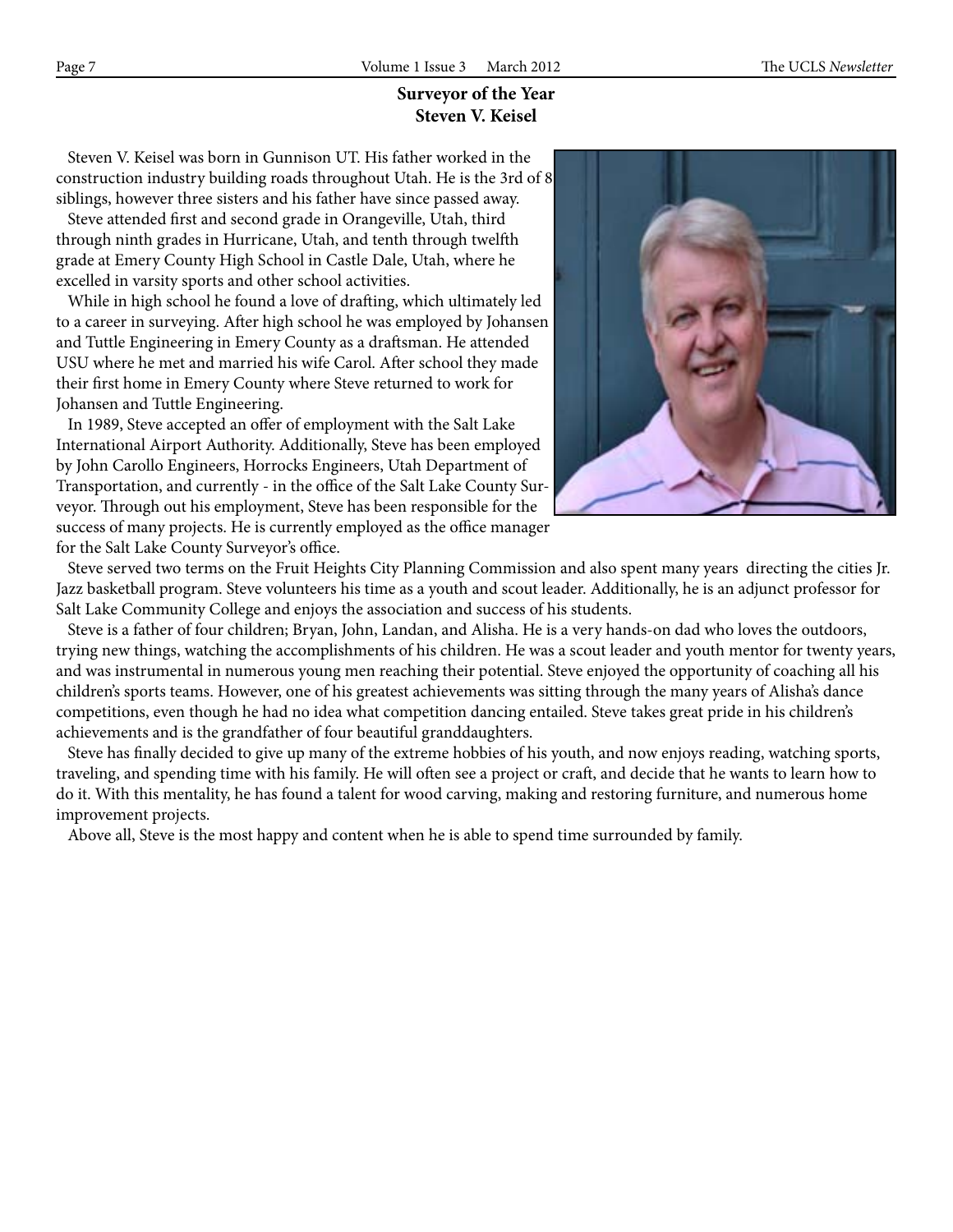# **UCLS Board Meeting Agenda February 11, 2012 8:00 A.M. Washington Country Building 197 East Tabernacle St. George, UT (Breakfast Included)**

**Note:** Minutes to the Board Meetings may be found on the UCLS Website.

- **I) Welcome & Call to Order Brad Mortensen**
- **II) Roll Call**
- **III) Additions to Agenda**
- **IV) Approval of Minutes**
- **V) Secretary Report** a) Budget review
- **VI) Accountant's Report**
- **VII) Follow Up Items** Convention

# **VIII) New Items**

New Officer orientation

Planning - Future Board Meeting Dates

# **IX) Committee Chair Assignments**

- a) Membership
- b) Public Relations
- c) Legislative
- d) Education
- e) Publication
- f) Workshop & Convention
- g) Standards and Ethics
- h) Testing
- i) Historical
- j) Construction Surveying

# **X) Chapter Reports**

- a) Book Cliffs
- b) Color Country
- c) Golden Spike
- d) Salt Lake
- e) Timpanogos

# **February's Who Is It**

Left to Right: Kim Lister, Jim McConnell, Craig Adams, Doug Grimshaw Picture taken on January 7, 1981 at a control point on top of Dairy Hill looking west towards Fiddlers Canyon & Cedar City First correct answer was given by UCLS past chair, Michael Nadeau

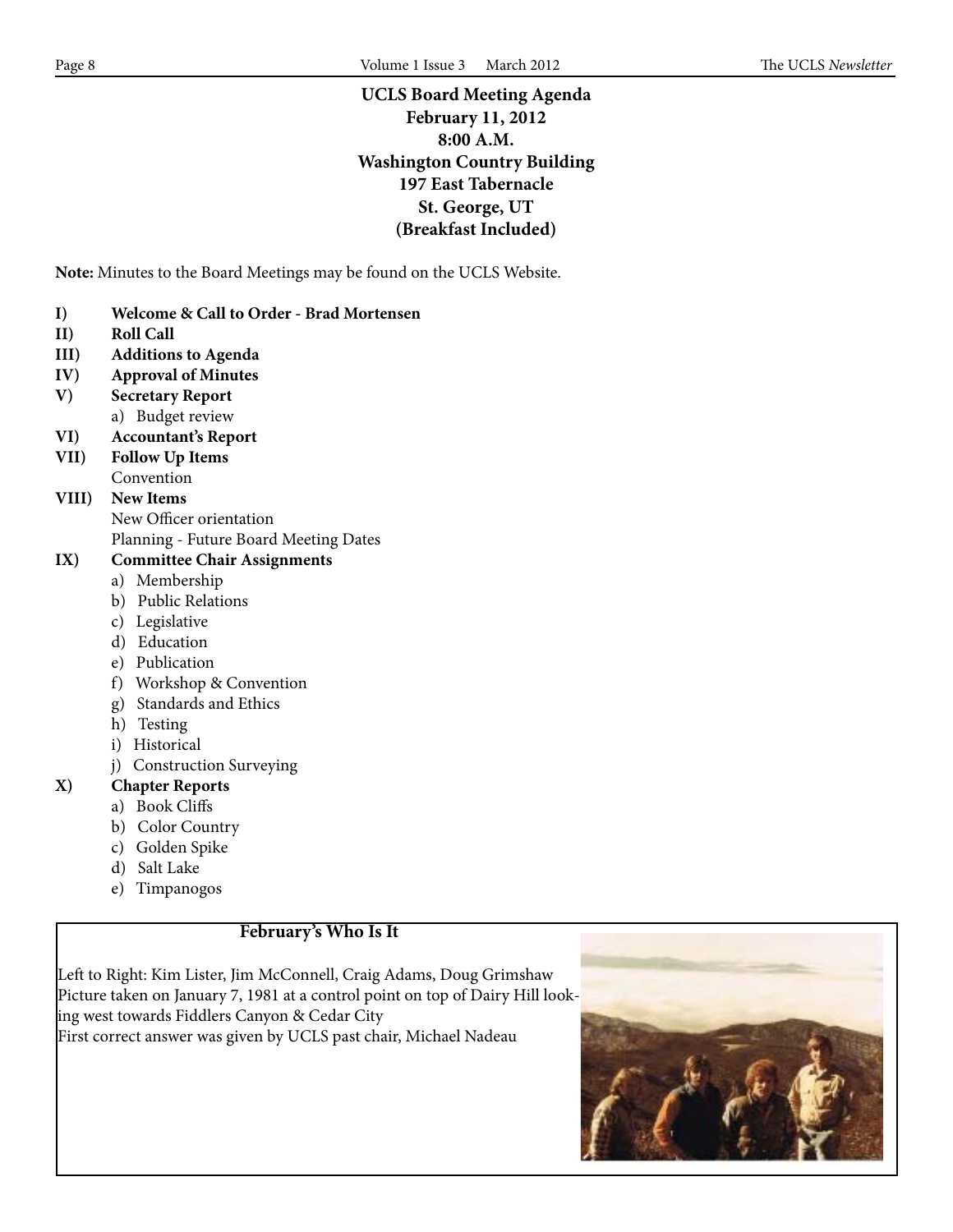# **UCLS Chapter Reports**

### **Salt Lake Chapter -David Mortensen**

 Since the last report in September of 2011 the Salt Lake Chapter met 3 times. In October we had Troy Langston with Monson Engineering - talked about TGO Post Processing Issues and a Manufacturer's POV on the Light Squared Problem. This time we tried a new location The Old Spaghetti Factory in Taylorsville. I have heard different opinions on this location. In November we had Ross Hansen who made a presentation on Utah Water Rights. This was well attended and I was asked to pass on his information to the Golden Spike Chapter so that they could have Ross come and present as well, Mike Withers was supposed to pass this along. In January we had the Salt Lake County Surveyors office come to make a presentation on their website. this was very interesting as they announced a new app for accessing their website while in the filed. Attendance was not as good as they had hoped for as it was scheduled at the same time as the yearly Trimble Users Conference. We intend to try and talk with Trimble so that this does not happen next January.

 We are hoping to have between 7-8 luncheons next year taking off for one of the summer months and December. Our first lunch meeting is scheduled for March 15th, 2012 we will be hearing from Daniel Griffiths with Proficio Services Group on either Small Business Accounting or Strength Based Leadership. We are looking for suggestions for the other luncheons. I am hoping to have a Chapter Officers meeting in the end of February to try and get more ideas for presenters and make assignments. In the past year we have had to find new places to hold our luncheons and have gone to three different places (Joe Morley's in Midvale, Red Robin in Murray, and The old Spaghetti Factory in Taylorsville.) We normally meet at Joe Morley's as they have a good room and the price and food are pretty good. If you have suggestions regarding topics or locations please contact one of the Chapter Officers.

# **Book Cliffs Chapter - David Kay, PLS**

 We have not had a Chapter meeting as of yet for the Book Cliff Chapter but plans are being made to schedule one.

### **Timpanogos Chapter - Dennis P. Carlisle, PLS**

 On February 20th, our new chapter officers met for the first time after the Convention to plan for the coming year. We have tentatively planned Chapter luncheon meetings in March, May, and a BBQ for Chapter members and their families in August. After supporting the Fall Forum in September, we will finish out the year with meetings in October and November, before our final meeting in January prior to the February 2013 Convention. Details of each activity will be posted on the UCLS calendar. Emails & postcards will also be sent out to Chapter members as reminders. We invite all the members of the Timp Chapter to attend our first meeting in March to provide suggestions for speakers/topics/activities.

 As Chapter officers for 2012, our goal is to plan and carry out activities that will involve the greatest number of members while solidify the Surveying community, and provide opportunities for us all to learn from each other.

 Feel free to contact any of the 2012 Officers with questions, concerns, or suggestions.

### **Color country Chapter - Scott P. Woolsey, PLS**

 I would like to thank Scott Bishop for his dedicated service to the Color Country Chapter and the UCLS organization. He has done a great job working on the Convention Committee. We also appreciate the great workshops and socials that he put together for the Chapter. They were beneficial and gave us all a great time to mingle together as professional and friends.

 As the new Chapter President I am excited about the challenges of the next couple of years. I look forward to working with the UCLS Board and representing the Color Country Chapter of Surveyors.

 I hope to encourage all of the surveyors in the Chapter to be active participants in our activities and to be diligent in their recruiting new members of individuals to replace us as we retire. As we have seen from numerous articles about this topic, if we do not get involved and help in this process the work that Land Surveyors are now doing will be given to others to accomplish the tasks.

 I also look forward to the opportunity of having productive and worthwhile workshops for us all to attend. Any ideas for future workshops that would benefit us and help in our continuing education would be appreciated from all.

 Here is looking forward to a productive and more prosperous 2012.

Thank you for the opportunity to serve.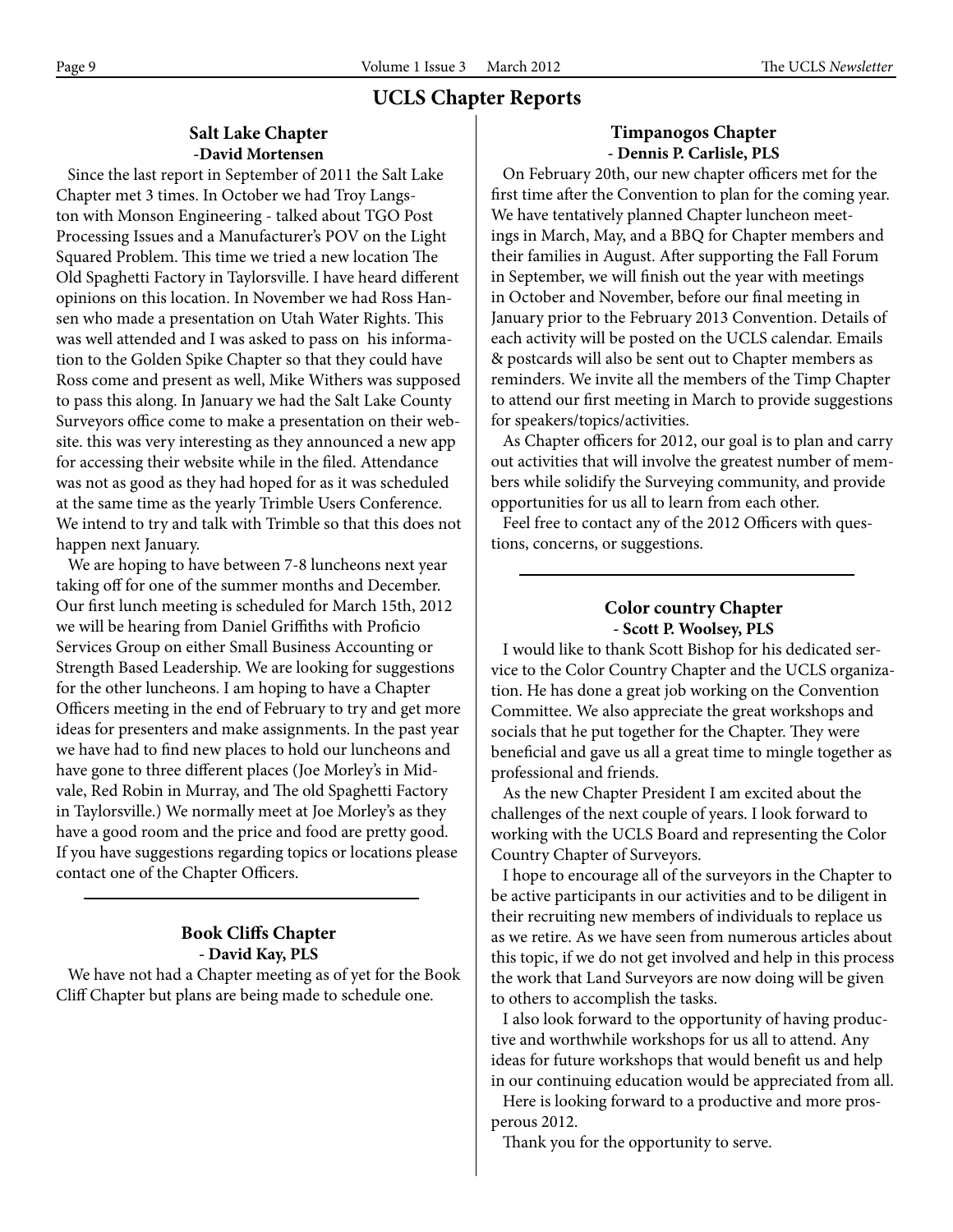# **UCLS Chapter Reports Continued**

# **Golden Spike Chapter - David K. Balling, PLS**

 The last year meetings were focused on the county surveyors from each county, which we accomplished. The following year we intend to hear from the larger cities in the chapter.

 On March 15 we will have a 12:00 chapter meeting at the Sizzler in Ogden (1208 Washington Boulevard). Steve Porter who is the Ogden City Surveyor will be our speaker. He will discuss workings of Ogden City. Some questions you might like to ask include surveying in Ogden and some of the rules and procedures that this city has. We will review the UCLS news and take a minute for suggestions.

 Just a reminder that attendance to these chapter meetings and other committee meetings will earn you more chances to capture the big prize at the next convention.

 On April 19 Debbie Richards, the assistant city engineer of Layton City will discuss and answer questions in her city. That meeting will be held at the Golden Corral in Layton (1624 Heritage Boulevard) at 12:00.

 On May 17 our chapter meeting will be held at **2:00** at Robintino's (1385 S 500 W) in Bountiful. Paul Rowland and the Bountiful City engineering Department will address us. This should be very entertaining.

 Please come and learn with us, socialize with great people, and leave with a good feeling in your stomach.

# **Quick Facts:**

- Chickens can't swallow while they are upside down.
- Americans fill in 54 acres of crossword puzzles each day.
- The ampersand  $(8)$  was once a letter of the English alphabet.
- Honeybees, turtles and termites are all deaf
- 70% of Americans driving on the highway are speeding.
- The oldest business in the USA is the cymbal company Zildjian, founded in Constantinople in 1623.
- Badminton used to be known as "poona".
- It's estimated that the French eat an average of 200 million frogs each year.
- One ragweed plant can release as many as one billion grains of pollen.

## **Don't Just Preach It - Act It**

 An honest man was being tailgated by a stressed-out woman on a busy boulevard.

 Suddenly, the traffic light turned yellow just in front of him. The man did the right thing stopping at the crosswalk even though he could have beaten the red light by accelerating through the intersection.

 The tailgating women hit the roof - and the horn screaming in frustration as she missed her chance to get through the intersection. As she was still in mid-rant, she heard a tap on her window and looked up into the face of a very serious police officer.

 The officer ordered her to exit her car with her hands in the air. He took her to the police station where she was searched, fingerprinted, photographed and placed in a holding cell. After a couple hours, a policeman approached the cell and opened the door. She was escorted back to the booking desk where the arresting officer was waiting with he personal effects.

 He said, "I'm very sorry for this mistake. You see, I pulled up behind your car while you were blowing your horn, flipping off the guy in the front of you, and cussing a blue streak at him. I noticed the 'Choose Life' License plate holder, the 'What Would Jesus Do' bumper sticker, the 'Follow Me to Sunday School sticker, and the chromeplated Christian fish emblem on the trunk.

Naturally, I assumed you had stoelen the car."

# **Dogs Welcome**

 A man wrote a letter to a small hotel in a Mid-west town he planned to visit on his vacation. He wrote "I would very much like to bring my dog with me. He is well-groomed and very well behaved. Would you be willing to permit me to keep him in my room with me at night?"

 An immediate reply came from the hotel owner, who wrtoe "I've been operating this hotel for many years. In all that time, I've never had a dog steal towels, bed-clothes, silverware or pictures off the walls. I've never had to evict a dog in the middle of the night for being drunk and disorderly. And I've never had a dog run out on a hotel bill.

 Yes, indeed, your dog is welcome at my hotel. And, if your dog will vouch for you, you're welcome to stay here, too."

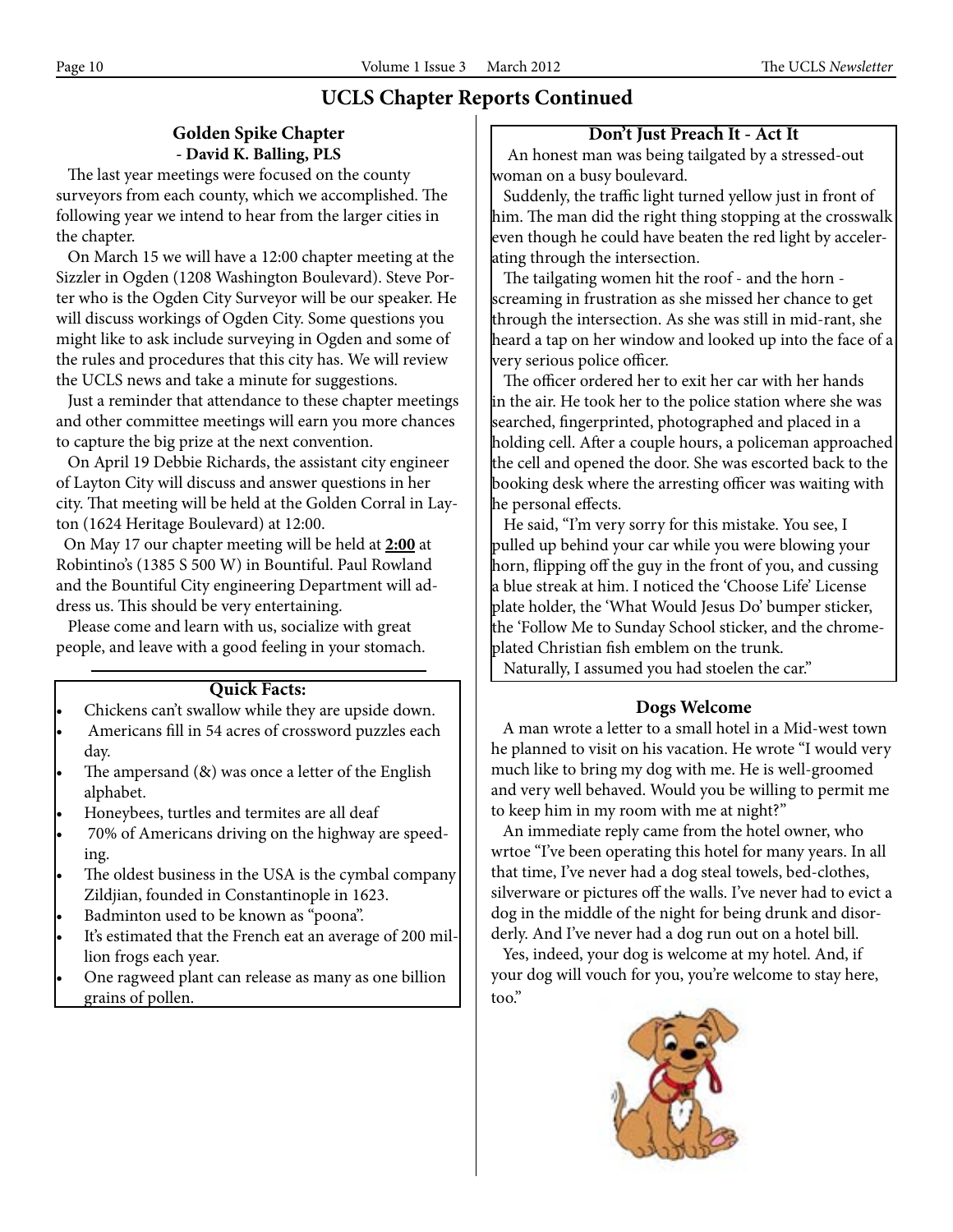# **UCLS Committee Report**

### **Publication Committee -Steve Keisel**

 An eight-page digital February 2012 Newsletter was emailed to the UCLS membership on February 2, 2012. Additionally, the Newsletter was posted on the UCLS Website.

 Articles, pictures, and other related documents have been submitted to Newsletter Ink for the Spring 2012 edition of the UCLS Foresight. We anticipate a preliminary copy to be returned for review during the week of February 6 with a goal to hand out copies at the conference. Additionally, four pages have been reserved for conference pictures and highlights which will be added to the magazine before they are mailed out during the week of February 20.

 Requests were made in both the Newsletter and Foresight for members to contribute pictures, information, reports, and ideas.

### **Workshop & Convention Committee - Scott Bishop**

 We would like to thank everyone for supporting the Convention this year, based on the comments we have received, it was a success! Hopefully you have been able to use some of the information that was presented as well as the USB hard drives. Through your generosity, we were able to raise over \$4200 for the UCLS scholarship fund. Thank you to everyone who purchased and donated items, please keep an eye out for anything you may want to donate next year.

 We have partnered with the Western Federation of Professional Surveyors for the 2013 convention which will be held in the Salt Lake City area. We are in the process of securing a location and have already begun to make plans. You won't want to miss out on the great presentations, socializing and awesome prizes, and we are going to try and out do this years prizes.

 Don't forget the Fall forum; it will be September 7, 2012 at Utah Valley University. We will be providing more information as it approaches.

### **Legislative Committee - Dale Robinson, PLS**

 The Legislative Committee has changed its meeting time to the second Wednesday of the month. Our next meeting is March 14th, 5:30 to 7:30. Our active agenda items are:

- • Preparing an amendment to 17-23-17 that will allow for administration of the Boundary Surveys by rule.
- Consideration of trespass/right of entry language to protect surveyors from exposure to criminal trespass.
- Outline function, values, and operation of a Political Action Committee for the UCLS
- Bachelor of Science degree minimum requirement for surveyors (HB 440)

## **Education Committee - Daniel Perry, PLS**

**When:** March 21, 2011 Wednesday 6:00 to 7:00 pm **Where:** UVU campus CS building room 714 or conference table outside labs (just as done previously)

**Discussion Items:**

BASED ON THE FOLLOWING:

Purpose of the UCLS Education Committee per UCLS item C of by-laws

> *(c) Education Committee. The principal duties of the Education Committee shall be to plan, promote and implement formal surveying education programs and to oversee the administration of the Corporation's scholarship program, as directed by the Board of Directors.*

**HOW** best to fulfill the two purposes of the committee based on the above statement

1. Formal surveying education programs

2. UCLS Scholarship programs

We need your assistance and input on these important issues. Please contact regardless of if you can make it to the meeting in person. Let me know your status regarding committee participation and consider conference call format via the internet for those who cannot participate in person.

**Note:** Reports were not submitted by the Standards & Ethics, Membership, Public Relations, Testing, Historical, or Construction Committees. Please contact the committee chair for more information.

# **GED Examination**

The following questions were answered by 16-year olds in last year's GED examination.

Q. Name the for seasons

- A. Salt, pepper, mustard and vinegar
- Q. What are steroids
- A. Things for keeping carpets still on the staris
- Q. What happens to your body as you age

A. When you get old, so do your bowels and you get intercontinental

Q. How can you delay milk turning sour

A. Keep it in the cow

- Q. Name a major disease associated with cigarettes
- A. Premature death
- Q. What is a seizure
- A. A Roman Emperor
- Q. What is terminal illness
- A. When you are sick at the airport

Q. What guarantees may a mortgage company insist on

A. If you are buying a house they will insist that you are well endowed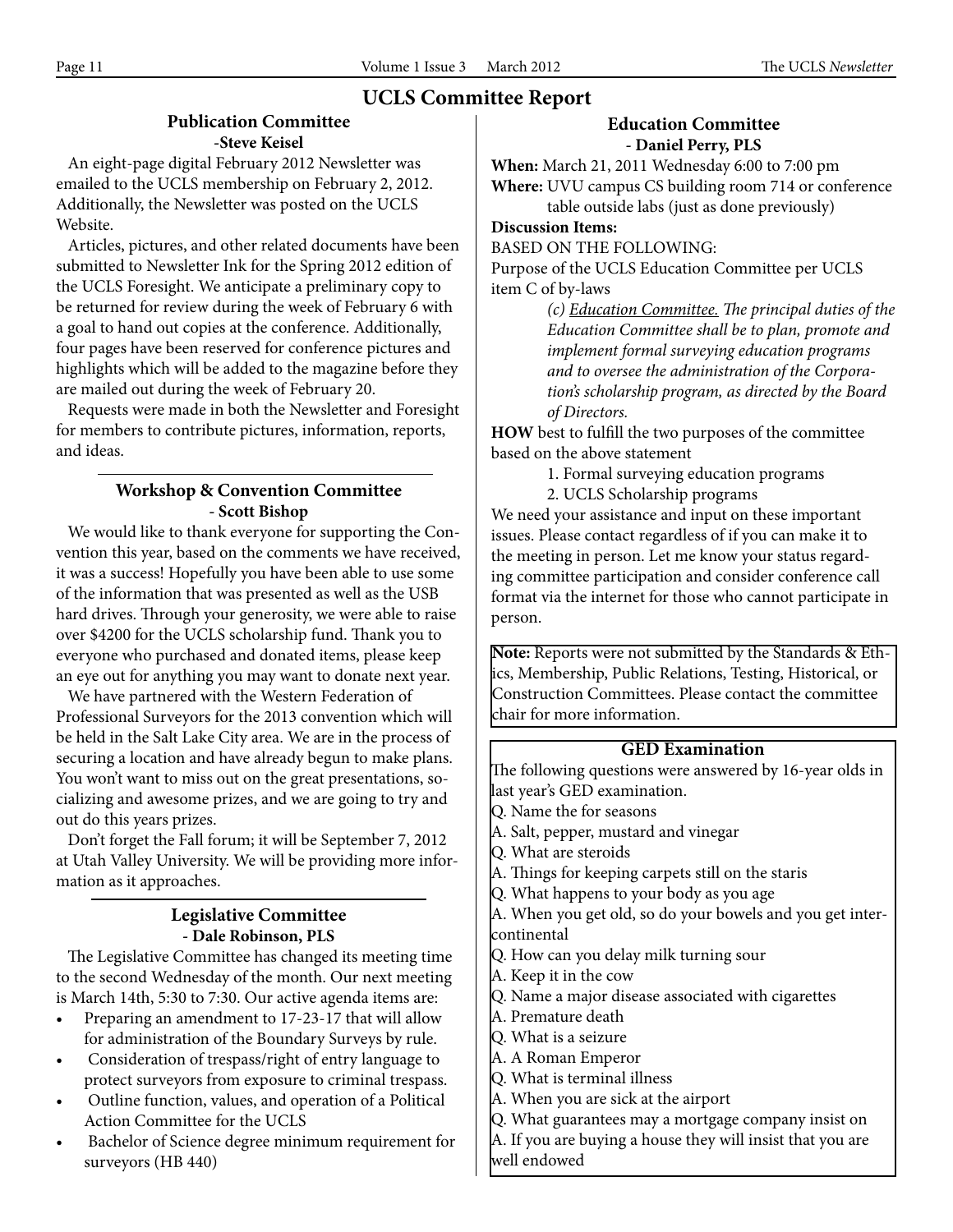TO WHOM IT MAY CONCERN:

Notice is hereby given that the undersigned Dee Viola<br>Jorgensen doing business as a RETIRED, REPLACED, DISCARDED, ABANDONED WIFE and MOTHER, residing at 9121 Tortellini Drive,<br>County of Salt Lake, State of Utah, hereby claim and intend to hold<br>and claim a lien upon that certain land and premises, reputed to be owned in joint tenancy by <u>Lawnie C. Mayhew</u>, and Dee Viola<br>Jorgensen, situated in the city of Sandy, County of Salt Lake,<br>State of Utah, described as follows, to wil: 9121 South Tortellini Dr. Lot 40, South Bridge Subdivision, Plat A to secure the payment of the sum of \$1,000,000.00 Dollars, owing to the undersigned for<br>past pension benefits owing since April 1992, and for abuse in, on, and about said homes as house keeper, wife and mother on said lands for 40 years.

Said indebtedness accrued from the undersigned furnishing said materials and services to Lawnie C. Mayhew under a Marriage contract made between said Lawnie C. Mayhew and Dee Viola Jorgensen Mayhey, which began what was to be a partnership for ALL TIME AND ETERNITY in the LDS Temple on the 13th day of August, 1952. Said<br>contract continue for 40 years, where the undersigned did receive a form of board and room, but was required to give up her free<br>agency, becoming totally dependant, and under the control of Lawnie C. Mayhew. The undersigned has suffered from physical, mental, emotional, financial, and spiritual abuse, rather than being treated as a partner, until the undersigned was discarded through divorce on the 5th day of November 1992.

. The undersigned contracted to Love, Honor, and Cherish said Lawnie C. Mayhev, and in fact did give all her time, talent, possessions, and even the use of her body for sexual services, possessions, and eventure use of ner body for sexual services,<br>which did bring forth six sons into said partnership. The<br>undersigned spent fourty years of her life in the service of<br>others, including Lawnie C. Mayhev, and nurturing, feeding, counselling, etc. etc. etc., only to receive<br>abuse from said sons as well, who were trained to follow in their fathers footsteps. In return Lawnie C. Mayhew did contract with the undersigned as follows, to wit: Provide, Protect, Love, Honor,<br>Cherish, and Share financial income. Mr. Lawnie C. Mayhew has<br>sexually used the body of the undersigned, but never Loved, Honored, Respected, nor Cherished, but entered into many devious: sexual perversions with defenseless women, making the commitment to Love, Honor and Cherish, a sham, dishonoring our contract.

The undersigned did earn more than the sum of si,000,000.00<br>Dollars for services rendered but not mentioned, before being discarded and abandoned, which was the reasonable value thereof and

on which there was a poverty payment for room and board of \$800.00 per month, after the undersigned was descried and abandoned for six months, before the divorce became final, but no payments to the<br>undersigned for her earned pension has been allowed. Four and one half years have passed since ordered by the Judge to cooperate with the Civil Service Commission, so that the undersigned could receive said earned pension, as ordered by the Superior Court of the State of Arizona, leaving a balance owing to the undersigned of<br>\$1,000,000.00 Dollars after deducting all just credits and offsets, and for which demand the undersigned holds, claim, and lien by<br>virtue of the provisions of Chapter 1, of Title 38, of the Utah Code Annotated, 1953.

regimala Viola Aforgebsen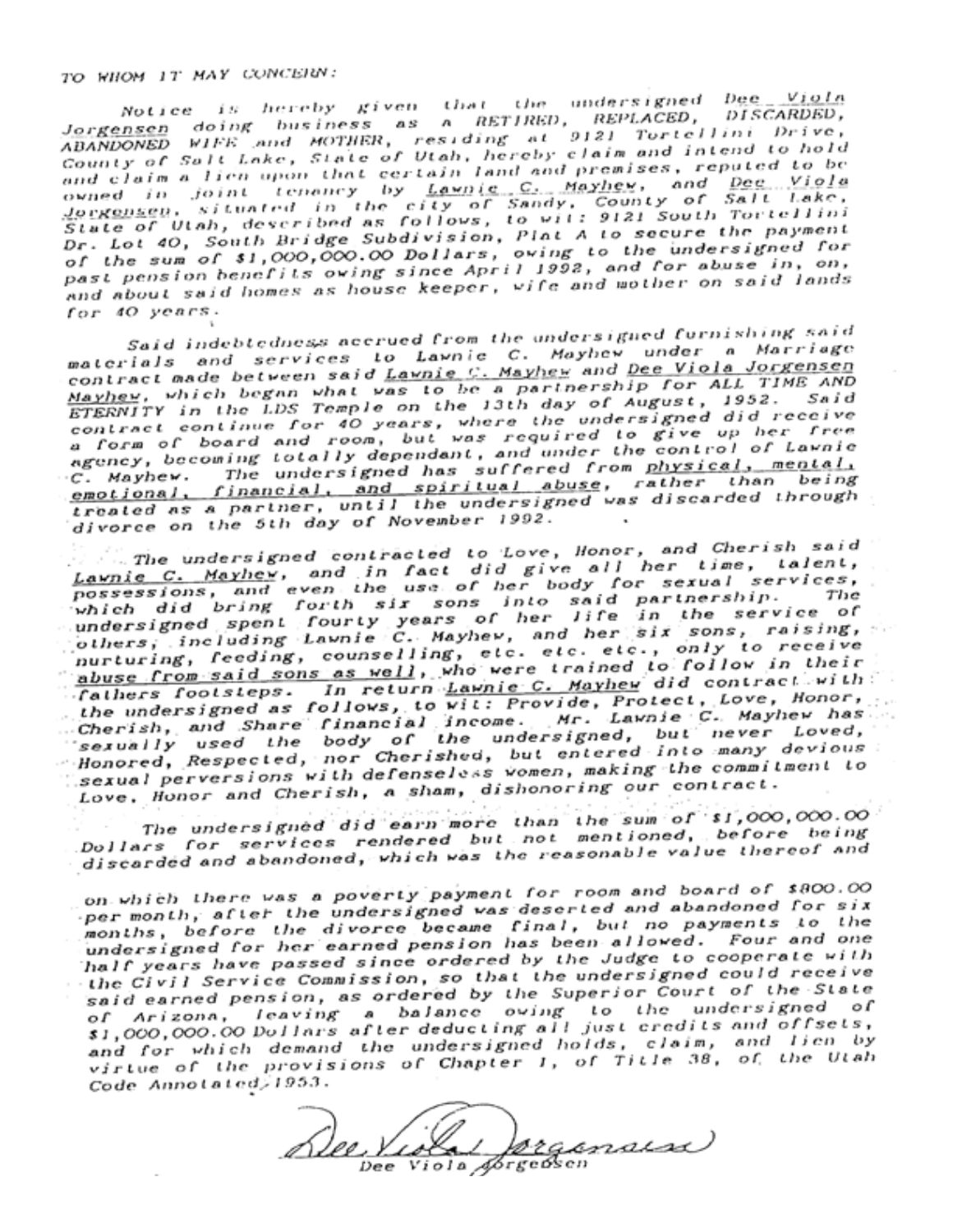### **GPS Day 2012**

 On **Saturday, March 24, 2012** surveyors across North America will be hosting **International GPS Day** (aka NSPS Surveying USA) events to commemorate National Surveyors' Week which begins on Sunday, March 18,2012. Advanced global Positioning System (GPS) equipment will be on display and simultaneously collecting data at sites throughout North America. The goal of International GPS Day is to give the public an opportunity to observe local surveyors in action and to learn more about one of the world's oldest professions. Surveyors at each location will be available to answer questions about the event and to discuss the role of surveyors in the community. Anyone with a GPS unit (hand-held or otherwise) is welcome to join in the fun.

 Please put the date on your calendar and plan to participate. Last year's participants know how much fun this is, and have been anxious for this year's information. We are coordinating our efforts with ESRI, and are hoping to have an interactive website, wherein each participant can enter their own location information, participants' names, and possibly even photos. Website: *www.gpsday.com* will be live soon, and additional information will be added as it becomes available. You are encouraged to process your data through OPUS prior to submittal, though it is not required.

 For information about participation not included in website, please contact Bill Glassey: billg@plsincsurvey.com



### **Joys of Getting Old**

A Couple in their nineties are both having problems remembering things.

During a checkup, the doctor tells them that they're physically okay, but they might want to start writing things down to help them remember.

Later that night, while watching TV, the old man gets up from his chair. 'Want anything while I'm in the kitchen?' he asks.

"Will you get me a bowl of ice cream, she replys?" "Sure", he answers

"Don't you think you should write it down so you can remember it" she asks.

"No, I can remember it", he responds

"Well, I'd like some strawberries on top, too. Maybe you should write it down, so as not to forget it?'

He says, 'I can remember that. You want a bowl of ice cream with strawberries.'

'I'd also like whipped cream. I'm certain you'll forget that, write it down?' she insists

Irritated, he says, 'I don't need to write it down, I can remember it! Ice cream with strawberries and whipped cream- I got it, for goodness sake!'

Then he toddles into the kitchen. After about 20 minutes, the old man returns from the kitchen and hands his wife a plate of bacon and eggs. She stares at the plate for a moment and then asks "where's my toast?"

An elderly couple had dinner at another couple's house, and after eating, the wives left the table and went into the kitchen.

The two gentlemen were talking, and one said, 'Last nigh we went out to a new restaurant and it was really great. I would recommend it very highly.'

The other man said, 'What is the name of the restaurant?' The fist man thought and thought and finally said, 'What is then name of that flower you give to someone you love? You know... the one that's red and has thorns.'

'Do you mean a rose?'

'Yes, that's the one,' replied the man. He then turned towards the kitchen and yelled, 'Rose, what's the name of that restaurant we went to last night?'

Three old guys are out walking. First one says, 'Windy, isn't it?' Second one says, 'No, it's Thursday!' Third on says, 'So am I. Let's go get a beer..'